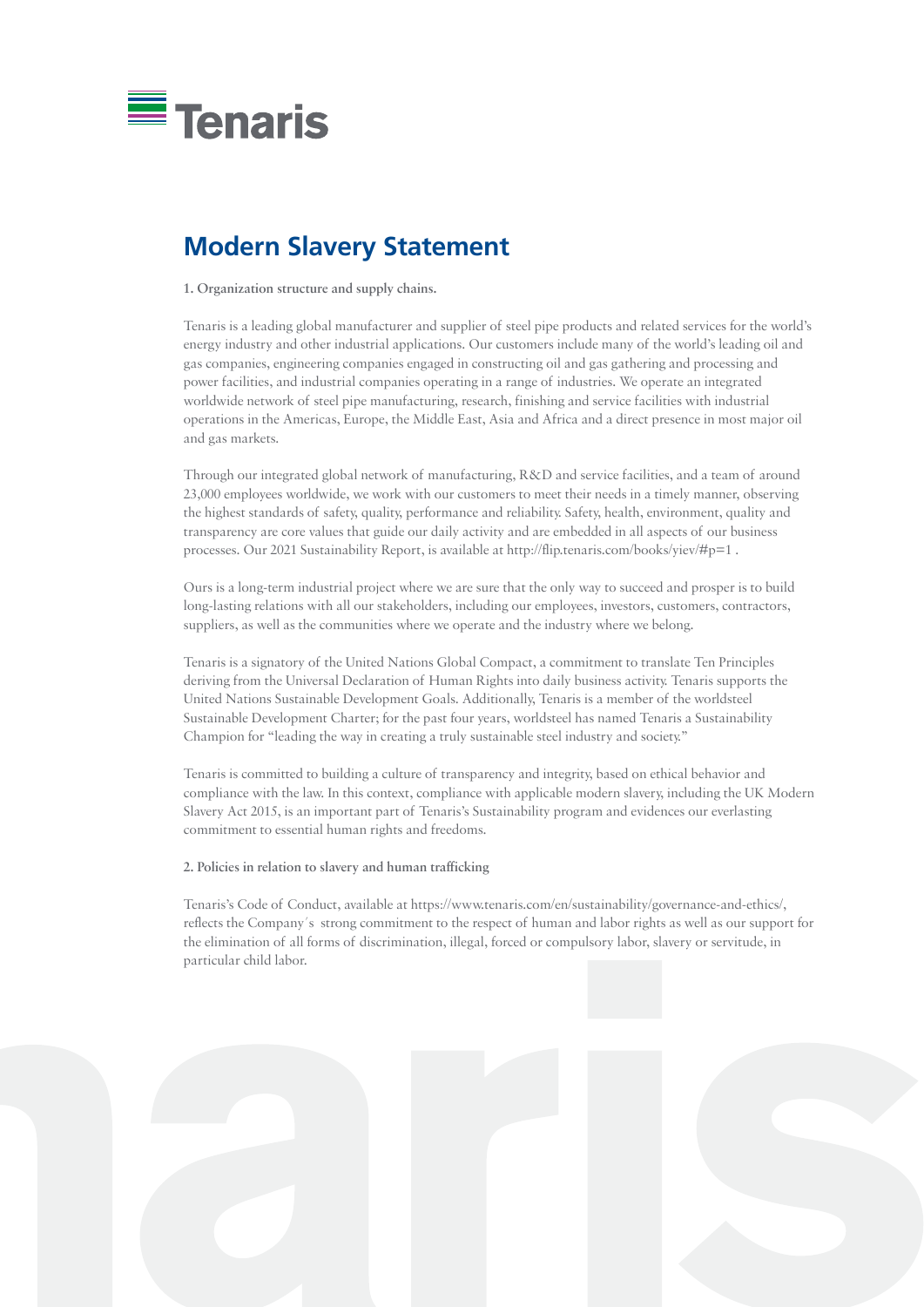Each Human Resources Director assessed Tenaris's compliance with key matters that are usually a concern from a human rights and modern slavery perspective, including, without limitation (i) minimum age required for employment, (ii) use of migrant workers; (iii) payment of recruitment fees, and (iv) the right to leave the job.



Within the framework of the Code of Conduct, Tenaris has adopted a Human Rights Policy that reflects its unwavering commitment to conducting its operations in a manner that is consistent with human rights principles and with the Universal Declaration of Human Rights, the principles articulated in the International Labor Organization's Declaration of Fundamental Principles and Rights at Work and the United Nations Global Compact.

These principles include the respect for human freedom and dignity, the prohibition of child labor, forced labor and discriminatory behavior, and the recognition of the rights to freedom of association and collective bargaining.

The Policy was most recently updated on March 15th, 2022, to incorporate additional provisions on diversity and inclusion, to strengthen the prohibition of harassment and discrimination within Tenaris and to address potential discrepancies between applicable local laws, international regulation and Tenaris's own internal policies on human rights, enhancing our commitment to comply with the most stringent standards.

## **3. Due diligence processes. Assessment of the supply chain.**

Within the framework of our risk assessment of suppliers, commercial intermediaries, representatives and other third-party contractors, Tenaris has:

(i) adopted a due diligence review aimed at verifying that third-party contractors comply with essential human rights regulations and have not infringed any applicable laws in regards of slavery or forced or child labor;

(ii) included in our general terms and conditions for the purchase of goods and services, a commitment by third-party contractors to comply with applicable laws, rules and regulations on human rights, including a prohibition of all forms of slavery, forced labor or child labor; and

(iii) implemented a Code of Conduct for Suppliers based on United Nations recommendations, which contemplates a specific section concerning "Labor and Human Rights." The Code of Conduct for Suppliers is applicable to all Tenaris's suppliers and its acceptance (or where applicable, the acceptance of equivalent standards) is a condition to entering into any contractual agreement for the provision of goods or services with Tenaris.

**4. Internal Certification to the Board of Directors by the Human Resources Department.**

During 2021, Tenaris's Human Resources Department conducted an internal survey process involving all regional Human Resources Senior Directors to assess specific human resources practices, reaching satisfactory results.

Through this assessment process, we concluded that no illegal or illegitimate practices were detected that would lead to an infringement of human rights, labor or modern slavery laws and regulations applicable to Tenaris. Details of this internal review, the certification process and conclusions were shared with the Board of Directors during 2021.